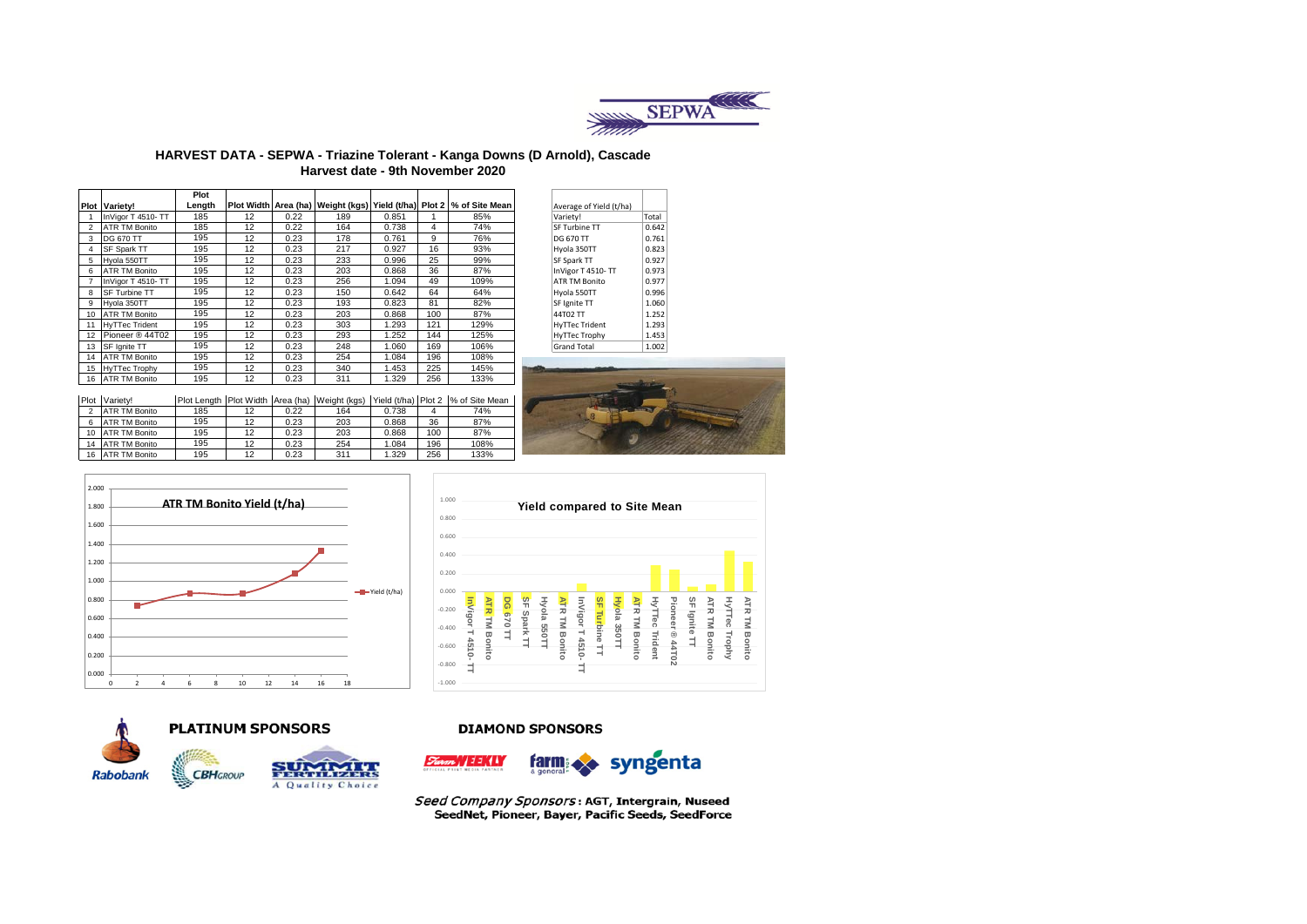



| <b>Plot</b> | Variety               | Triat                 | <b>Maturity</b>          | Yield (t/ha)<br>(adj moisture) | % of Site<br>Mean | Protein % | Oil % |
|-------------|-----------------------|-----------------------|--------------------------|--------------------------------|-------------------|-----------|-------|
|             | InVigor T 4510-TT     | Triazine, Hybrid      | Early - Mid              | 0.85                           | 85%               | 27.0      | 40.6  |
| 2           | <b>ATR TM Bonito</b>  | <b>Triazine, Open</b> | <b>Early - Early Mid</b> | 0.72                           | 73%               | 26.8      | 41.1  |
| 3           | <b>DG 670 TT</b>      | Triazine, Hybrid      | Mid-late season          | 0.75                           | 75%               | 26.0      | 38.2  |
| 4           | SF Spark TT           | Triazine, Hybrid      | Early                    | 0.91                           | 92%               | 26.1      | 38.7  |
| 5           | Hvola 550TT           | Triazine, Hybrid      | Mid - Early              | 0.99                           | 100%              | 27.3      | 40.3  |
| 6           | <b>ATR TM Bonito</b>  | <b>Triazine, Open</b> | <b>Early - Early Mid</b> | 0.86                           | 86%               | 27.3      | 40.7  |
| 7           | InVigor T 4510-TT     | Triazine, Hybrid      | Early - Mid              | 1.08                           | 109%              | 26.8      | 40.6  |
| 8           | SF Turbine TT         | Triazine, Hybrid      | Early - Mid              | 0.64                           | 64%               | 27.7      | 37.8  |
| 9           | Hvola 350TT           | Triazine, Hybrid      | Early                    | 0.82                           | 82%               | 27.7      | 39.9  |
| 10          | <b>ATR TM Bonito</b>  | <b>Triazine, Open</b> | <b>Early - Early Mid</b> | 0.86                           | 87%               | 26.8      | 41.1  |
| 11          | <b>HyTTec Trident</b> | Triazine, Hybrid      | Early                    | 1.28                           | 129%              | 27.1      | 40.3  |
| 12          | Pioneer ® 44T02       | Triazine, Hybrid      | Early - Mid              | 1.24                           | 125%              | 27.2      | 40.4  |
| 13          | SF Ignite TT          | Triazine, Hybrid      | Mid - Late               | 1.05                           | 106%              | 27.1      | 41.0  |
| 14          | <b>ATR TM Bonito</b>  | <b>Triazine, Open</b> | <b>Early - Early Mid</b> | 1.08                           | 109%              | 26.2      | 41.4  |
| 15          | HyTTec Trophy         | Triazine, Hybrid      | Early - Mid              | 1.44                           | 145%              | 25.2      | 42.6  |
| 16          | <b>ATR TM Bonito</b>  | <b>Triazine, Open</b> | <b>Early - Early Mid</b> | 1.31                           | 133%              | 26.8      | 41.1  |

*Yield, Protein and Oil adjsuted for moisture - average moisture 7.01 %*

| Site Mean (t/ha)                | 0.992  |
|---------------------------------|--------|
| Probability                     | 0.448  |
| Least significant difference 5% | 0.6212 |
| CV <sub>%</sub>                 | 22.2   |

|                          | <b>Site Details</b>     |           |                  |       |       |
|--------------------------|-------------------------|-----------|------------------|-------|-------|
| <b>Soil Description:</b> | Duplex - sand over clay |           | January          | 5.6   |       |
| Date Sown:               | Thursday, 30 April 2020 |           | February         | 81.4  |       |
| <b>Harvested Date</b>    | Monday, 9 November 2020 |           | March            | 41.2  |       |
| <b>Seeding Rate:</b>     | $2.0$ kg/ha             | 2020 (mm) | <b>April</b>     | 7.8   | 7.8   |
|                          |                         |           | <b>May</b>       | 21.2  | 29    |
| Length (m)               | 185                     |           | June             | 26.2  | 55.2  |
| Width (m)                | 12                      |           | July             | 41    | 96.2  |
| Plot Area (ha)           | 0.222                   |           | <b>August</b>    | 26    | 122.2 |
| <b>Conversion Factor</b> | 4.50                    | RAINFALL  | <b>September</b> | 9.4   | 131.6 |
|                          | <b>Rainfall Data</b>    |           | <b>October</b>   | 12.8  | 144.4 |
| Growing Season (mm)      | 144.4                   |           | <b>November</b>  | 16.6  |       |
| Site Yield (t/ha)        | 0.992                   |           | Total            | 289.2 |       |
| kg/mm - Rainfall         | 6.9                     |           |                  |       |       |



**Station:** DPIRD Cascade (NE)



**SER** 

# **PLATINUM SPONSORS**

**CBH**GROUP



## **DIAMOND SPONSORS**





Seed Company Sponsors: AGT, Intergrain, Nuseed SeedNet, Pioneer, Bayer, Pacific Seeds, SeedForce